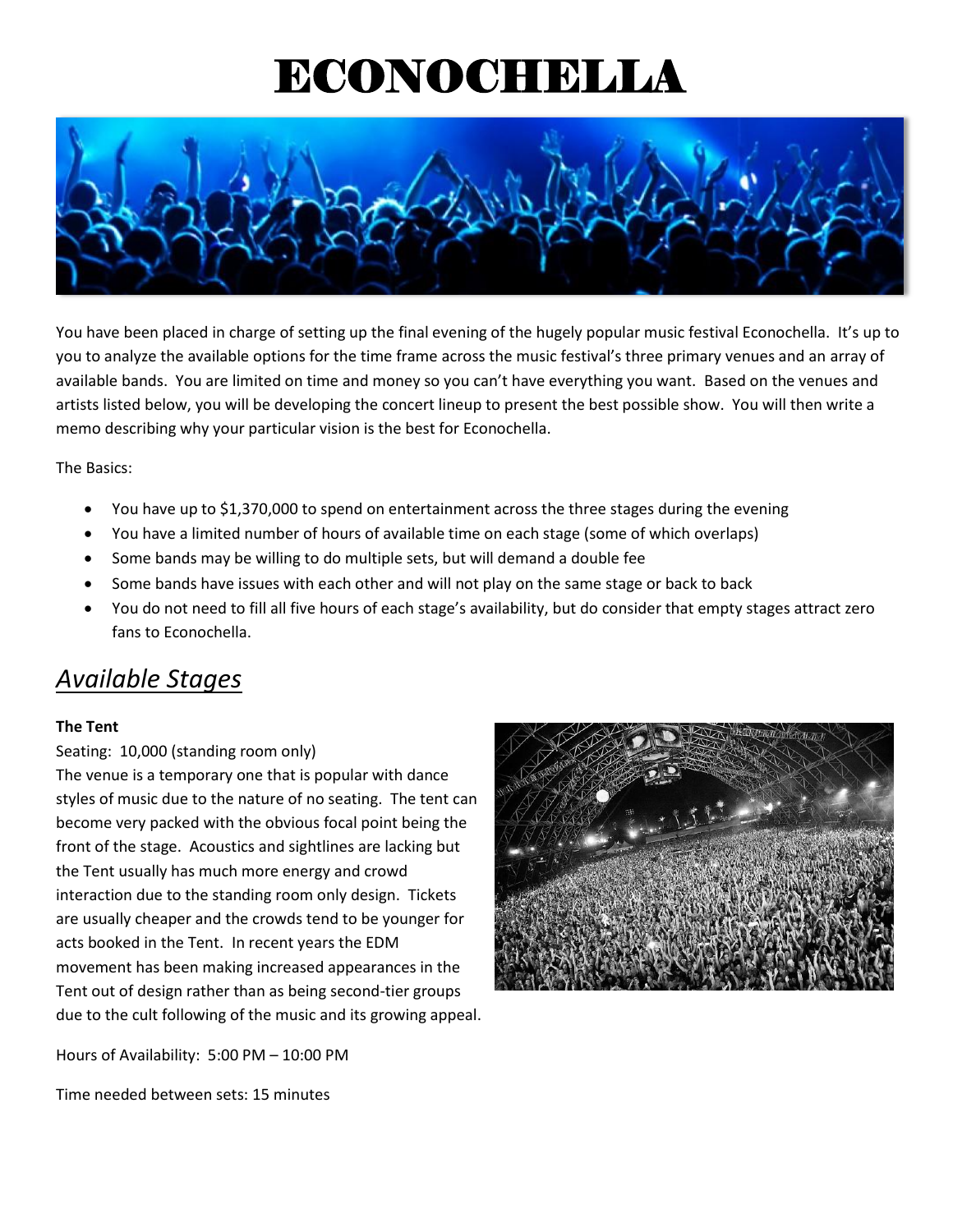# **The Amphitheater**

Seating: 7,000

The venue is a reserved seating for much of the lower level seating with bleacher style seating around the reserved seating. The venue is preferred by some artists for being much more of an intimate performance venue. The sound acoustics are clearly the best among the three options of venues. Although the smallest in terms of seating, certain marquee bands are more likely to be pleased with a placement in the Amphitheater due to it's upscale appeal.



Hours of Availability: 4:00 PM – 10:00 PM

Time needed between sets: 30 minutes

#### **The Stadium**

Seating: 15,000

The mega-venue of Econochella. The Stadium is clearly designed for large scale and very popular acts. Groups featuring major showmanship prefer the Stadium because of the ease for which pyrotechnics and massive lighting displays can be used and maneuvered. Many acts also are pleased with the crowd pits that are available in an in-your-face design.

Hours of Availability: 6:00 PM – Midnight

Time needed between sets: 30 minutes



# *Available Bands*

#### **The Bionic Men**

Electronica meets the Blue Man Group. Enjoyed for both their on stage theatrics with costumes, lights and special effects, as well as their blend of electric house and dance music, Electronica has a fairly strong following in the United States with young to middle-age concert goers. Their act is severely reduced in effectiveness during the daylight hours due to their reputation as "light show" performers. The Bionic Men will likely be a moderate draw for Econochella but concert goers who are unfamiliar with the group may be pleasantly surprised with the entertainment none-the-less. Set Time: 60 minutes Fee: \$100,000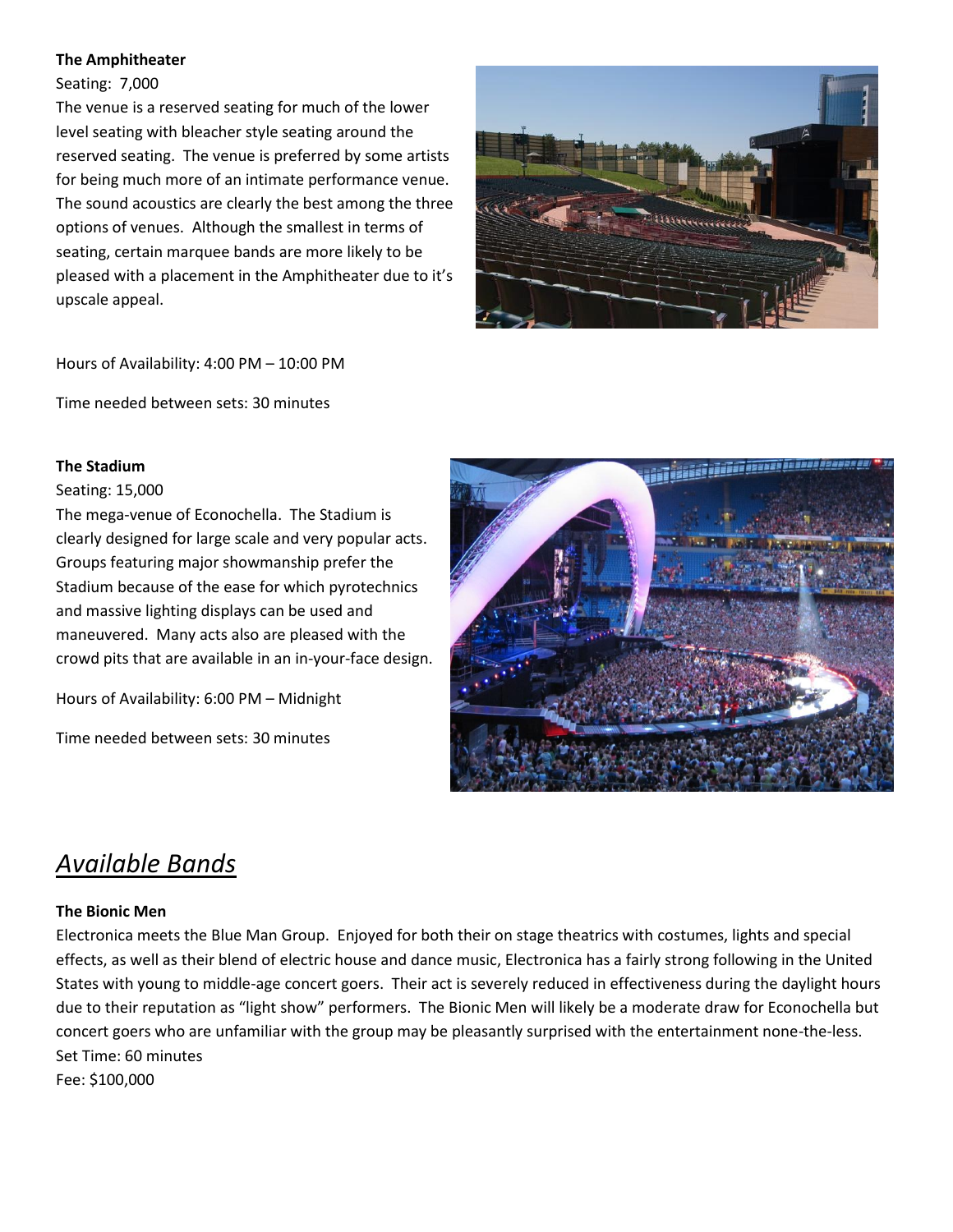#### **Les Salter and the Ignition**

Bluesy rock from Little Rock, Arkansas, Les Salter and his band bring a potential cross-genre appeal to Econochella. Popular with segments of fans from country, rock, blues and soul, the band easily meshes with other acts. Salter and his crew certainly have a sound distinctive from every other potential act at Econochella and they have wide-spread appeal which bring them credibility. Econochella has been looking to broaden their musical variety in recent years and perhaps this is a good option for doing so. They are willing to do two sets if needed.

Set Time: 80 minutes

Fee: \$95,000

# **Macy Dynamite**

The soloist extraordinaire of the moment. Dynamite is currently only challenged by herself on the charts for solo pop/rock/soul hits. Widely liked and musically celebrated, she is sure to pack a crown in whatever venue she is placed in. As her popularity has soared, Dynamite has become reclusive and while she does animatedly interact with her fans, she now has many specific contractual demands. She will only play after 9:00 PM and there is no wiggle room on that demand. She was recently featured at the Grammy awards in an elaborate number that was widely praised by critics and fans.

Set Time: 60 minutes Fee: \$270,000

# **Illiterate Monkeys**

The rap-rock group is purely underground. Deafening volumes and raucous crowds have defined the group for a decade. Notoriety has been the key word for this Des Moines based group for a decade with as many known in-group disasters as success stories. Perhaps capitalizing on this, the group has turned their dysfunction into their core appeal. Dissonance is their choice in sound and they are known to frequently destroy equipment to the delight of their fans. Most venues triple security for a Monkeys concert but still enjoy the profitability of the whole endeavor. The volatility of the act has burned a number of bridges with other acts. While they enjoy a solid reputation with many in the rap world, they have a long feud with both Fractured Coccyx (with whom they disastrously toured with years ago) and Macauley & Co. (frontman Neal Max has been rumored to have threatened to kill IM drummer Steve Seidman). Neither band will perform on the same stage as IM.

Set Time: 60 minutes Fee: \$75,000

#### **Chicken Fried Awesome**

An up-and-coming rock band with a highly electronic sound, these Austin-based boys have been heavily touring the country for two years as non-headliners. Often opening for groups with strong credentials, CFA has carved out a moderate but enthusiastic fan base in a variety of metro areas across North America. Scrappy and willing to sacrifice for the big break, their manager sells his band as a stunning deal. They are not well-known on their own merits but have a high energy set that usually plays well with a variety of music fans open to hearing new acts. Onyx Eyes has shown an interest in having CFA tour with them in the coming year and has indicated they'll only play Econochella if CFA is booked as well.

Set Time: 40 minutes Fee: \$25,000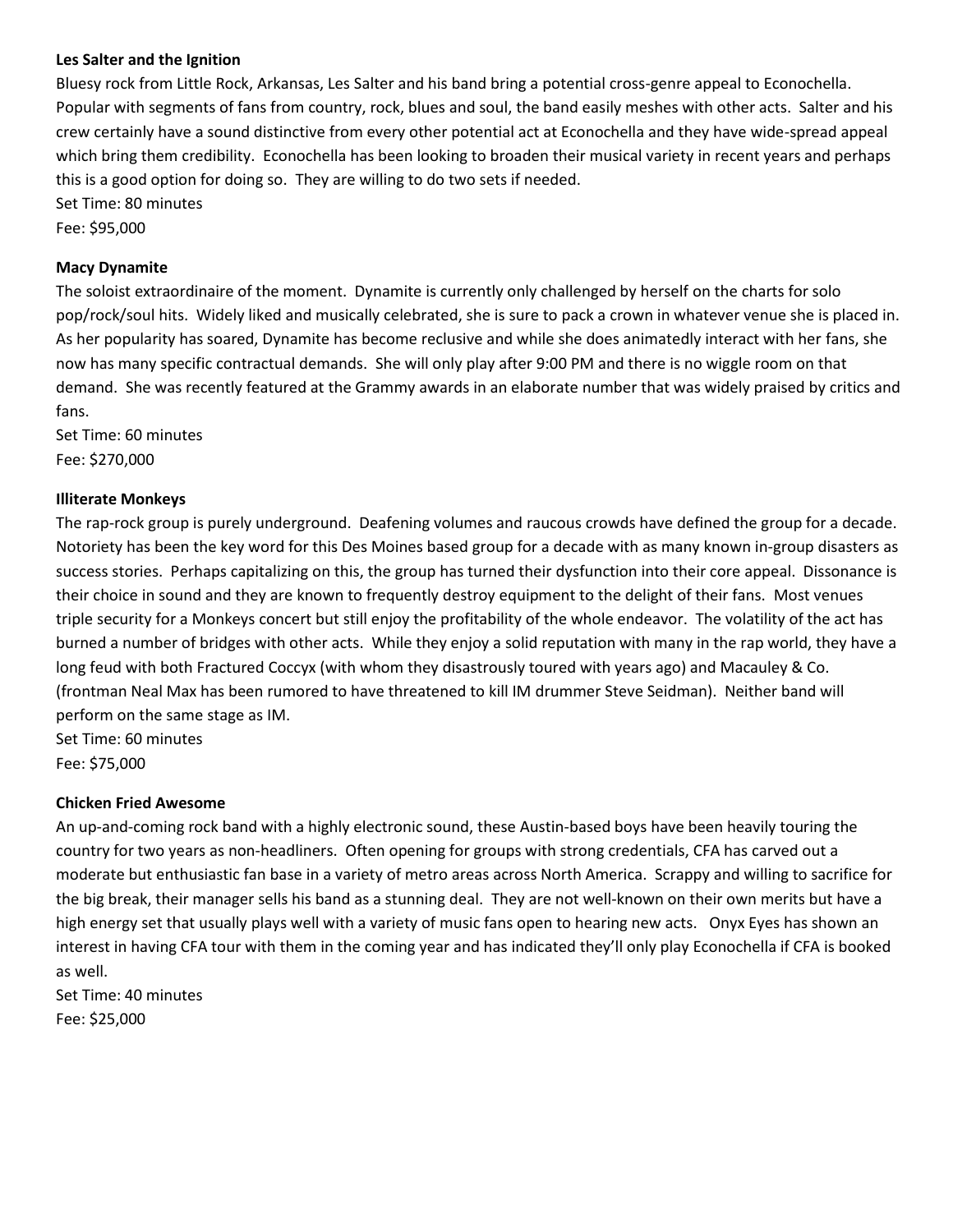# **Babes and Bullets**

High intensity but short songs mark the B&B style of play. Punk rockers from San Francisco, B&B has carved a nice niche for themselves as a second-stage band at music festivals across the nation. Content to be playing moderate sized venues and fiercely independent, B&B has managed to build a very loyal fan base. They have said they don't want to play on the same stage as "corporate sellouts"… specifically noting Rico's Revenge, Robert Miyagi, and DJ Swedissh Cheff. Set Time: 40 minutes

Fee: \$40,000

#### **Infu\$ion**

Formerly of the hip-hop duo WonNayShun, lyricist Infu\$ion has made the jump to a popular solo career. Leaning into more rock-inspired melodies and collaborations with noted guitarists, Infu\$ion has made a name for himself by unleashing freestyles over instrumentals played by his live band. Highly infectious with his style and highly charismatic on the mic, he has become a fan favorite at rock festivals despite his hip-hop background. Often seen as an important change in flavor during long rock sets, Infu\$ion appears to be in as much demand for what he isn't for what he is. Infu\$ion has stated that he'd be interested in doing two sets as long as they are back-to-back. Set Time: 50 minutes

Fee: \$65,000

# **Rico's Revenge**

The oddly named resurrection of former boy band Love Patrol. Rico's Revenge has altered its sound slightly to be more musically mature and less purely-pop, but the five-part harmonies remain. The group's signature accapella showstoppers continue to be their winning act. Playing many new versions of classic chart-topping Love Patrol songs, as well as new offerings, RR has mildly won over critics who traditionally panned them as a formulaic teeny-bopper ensemble. RR will absolutely pack an arena, but their largely homogeneous following may be a turnoff for some fans who enjoy more diversified crowds at music festivals. None-the-less, RR would be a huge draw for Econochella despite any potential drawbacks.

Set Time: 70 minutes Fee: \$300,000

#### **The Potato Head Project**

The side group of the once notable metal group Deth to Deth's lead singer Greg Slavin, TPHP is virtually unknown outside the metal circle. Slavin, once a staple of the 80's rock scene, has returned after a decade's absence with a softer sound. Fans are unconvinced but some audiences might be interested in the revival of a former great. TPHP is advertised as musically adventurous but they are yet to play any live concerts and have only released a limited EP. Still, Slavin promises to impress the masses and is trying to use Econochella as a springboard back to relevance. Set Time: 30 minutes

Fee: \$18,000

#### **Robert Miyagi**

Pop folk artist Miyagi is as much a charmer as he is a talented guitar player. Commanding A-list talent on his collaborations and large scale venues for his performances, Miyagi is currently at the top of his game. With the rare combination of being a highly respected player and launching top-40 hits on the regular, he expects to be one of the primary draws to Econochella this year. The high number of Billboard chart topping hits makes him highly accessible to the fans. He brings instant appeal to any lineup and artists should be clamoring to be featured on the stage before or after his performance. Miyagi's wide appeal and limited concert availability has caused his fee to soar recently. Set Time: 90 minutes Fee: \$340,000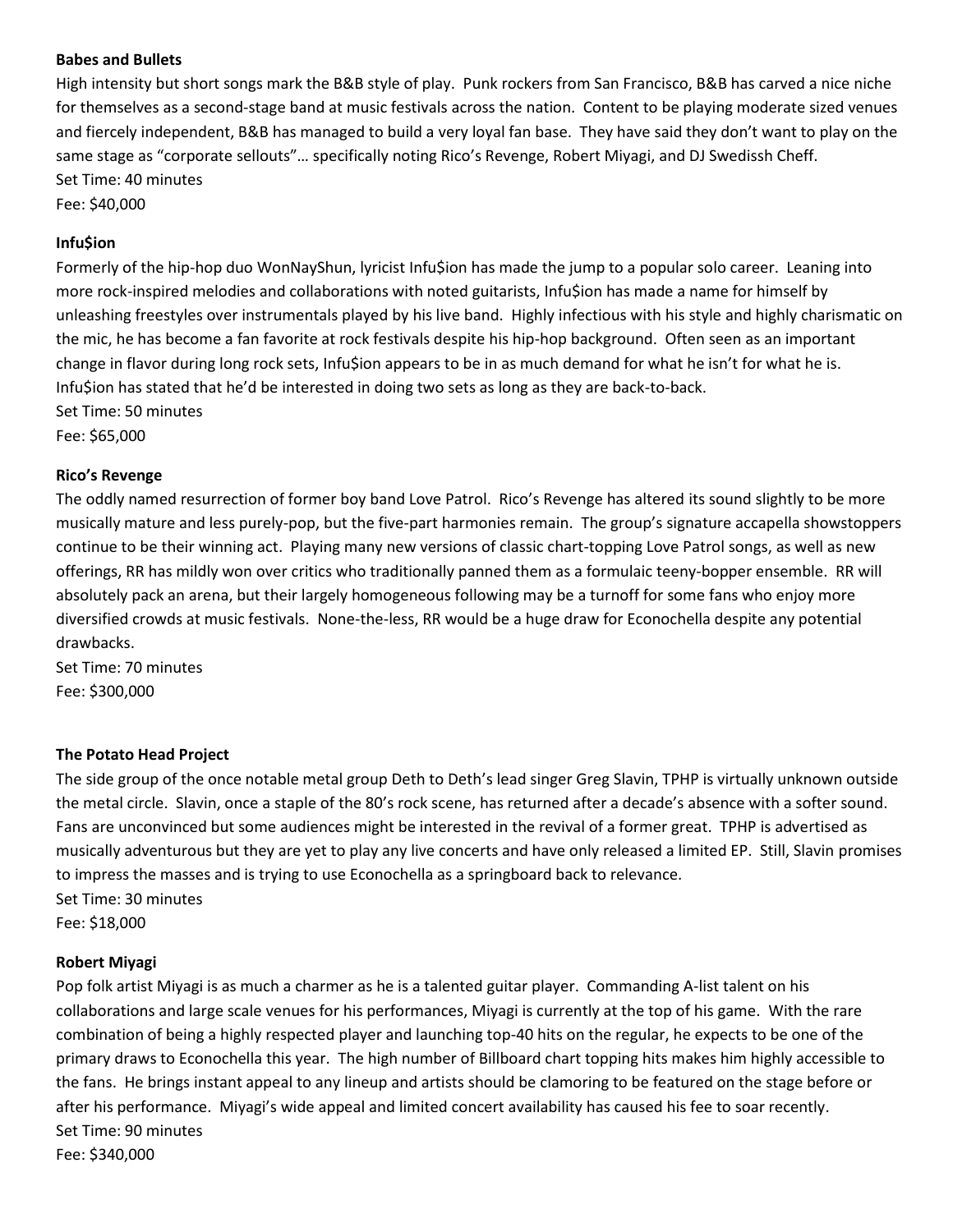#### **Aluminum Falcon**

Part rock legends, part comedians, Aluminum Falcon is a true irregular in the music world. Consistently profitable and popular for thirty years, these aging band of brothers are still going strong with spoofs of top pop and rock hits. Finding the tough to obtain niche between corny and irrelevant, AF has a strong following across a wide array of demographics. Never able to top the charts, AF still is a popular act who will certainly relish any opportunity to play at Econochella on any stage at any time.

Set Time: 60 minutes Fee: \$45,000

#### **DJ Swedissh Cheff**

Known for highly energetic live performances, Cheff is an ever growing presence in the house music scene. Collaborating with major artists, he has seen many of his remixes and original song reach the dance charts in the past three years. Cheff is on the rise and is willing to perform or share the stage with just about anyone. Set Time: 60 minutes Fee: \$70,000

#### **Caffeine Buzz**

The all-girl group of power-pop persuasion has a strong cult following in the United States. Diehard fans of the group are known as coffeeheads and are notorious for singing all the lyrics of all the songs. The breakthrough for the group came with a lucrative contract to provide music for a popular role-playing game online. Coffeeheads are likely to attend Econochella for Caffeine Buzz and no one else. CB has not played many music festivals and it's uncertain how crowds would react to the group's normally small-venue act. CB is willing to do multiple sets. Set Time: 70 minutes Fee: \$45,000

#### **647 Buckingham Way**

The alternative rock trio from the outskirts of London have made quite the splash here across the pond. Lead singer Grace Tedford's soaring vocals have already made their way into multiple movie soundtracks and have even taken home an Oscar and several Grammy awards. The guitarless band uses piano as it's driving instrumental melody and has been rated as one of the best groups to hear live due to their almost limitless versions of their songs due to their high use of improvisation in both instrumental and vocal talents. They play long sets as their songs can often surpass ten minutes in length because of their style of play.

Set Time: 100 minutes Fee: \$80,000

#### **Hummingbird Anthem**

Sunny San Diego-based indie pop outfit Hummingbird Anthem is as much of a throwback sound as it is a modern pop group. Taking most of its creative cues from beach bands of the 1960s, the music of HA is upbeat and presented through a variety of interesting instruments. Riding a wave of popularity after touring with major acts in the last months, HA is on the rise as a potential headliner in the upcoming year. Appealing to many age groups, the 40+ demographic may find the sounds of HA to be more palatable than many offerings at Econochella. HA has previously schedule a late-night private concert and will have to complete their set before 9 PM to make that.

Set Time: 60 minutes Fee: \$60,000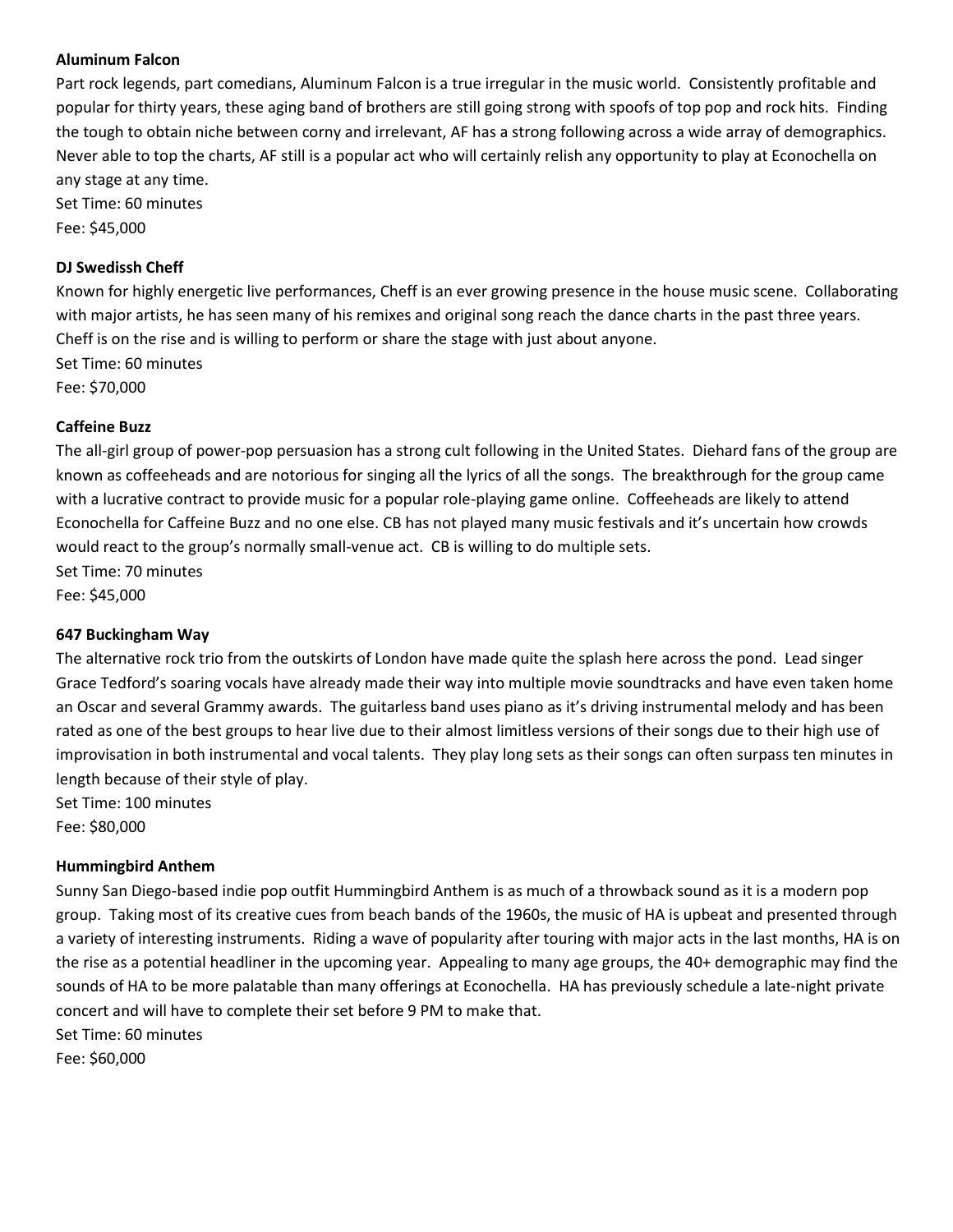# **Macaulay & Co.**

Talented, moody, ill-tempered but musically brilliant, Macaulay & Co. is led by the Max brothers. Fraternal twins who jumped from band to band in the early 1990s before joining former bandmates in forming M&C. They pioneered the Grunge scene before moving into a more deep alternative style. Known for alternatively shunning and then embracing the limelight, M&C is well known to the tabloids and Americans at large. Their most dedicated legion of fans most likely are in their thirties, but they have been able to attract more youthful audiences as well and have established staying power on the music scene. Their recent album Galaxies has sold more than eight million copies to date. They expect to be the final act on any stage they perform on and will walk away if not granted that request. Set Time: 80 minutes

Fee: \$220,000

### **Sonderbund**

Toronto-based new wave band Sonderbund created quite the impact on the music scene when it's rich and full musical sound his the radio-waves in the late 1980s and continued to pour on the hits throughout the 1990s. Surprisingly unchanged from its initial sound, the partnered lead singers Sonya Mullins and Creighton Payne have delighted fans for well over twenty years. Sonderbund has a huge and well-traveled cult following across North-America and Europe. Sonderbund can deliver the goods, but is primarily attractive to an audience 35+ years.

Set Time: 70 minutes Fee: \$120,000

#### **Onyx Eyes**

Strictly instrumental and strictly very serious. Power rock to the max with no fewer than five guitars creating a wall of sound so intense that fans have dubbed their concerts to be "the shake." The rarity of their tours and the sheer size of their fan base has driven up their fee considerably, but at the same time, they may be the closest thing that a concert promoter has to a guaranteed smash hit. Onyx Eyes is widely considered the greatest active live band in the world. They have taken a strong interest in the relatively recently unknown group Chicken Fried Awesome. Set Time: 90 minutes

Fee: \$190,000

#### **DJ Megara**

A popular Australian performer, DJ Megara is massively popular in her home country as well as across Asia. She is making inroads in North America but her name is largely confined to the EDM crowd. Appealing to purists for her mixing skills, she's also incorporated a very broad music library into her shows, often blending K-Pop, West Coast hip-hop and Euro House with more regional sounds. She requests not to go back-to-back with another DJ. Set Time: 60 minutes Fee: \$50,000

#### **Sloth Central Incorporated**

The hip-hop crew's zany antics earned them a reality show and revitalized interest in their talented lyricists. The hip-hop collective has featured many artists over the years, but they have built a very solid reputation despite frequent lineup changes. Well-known and appreciated for their humor, SCI may be less warmly received by other fans because of their pure hip-hop style. Still, they remain a draw, and with so many members, they've offered to do multiple sets. Set Time: 50 minutes Fee: \$45,000